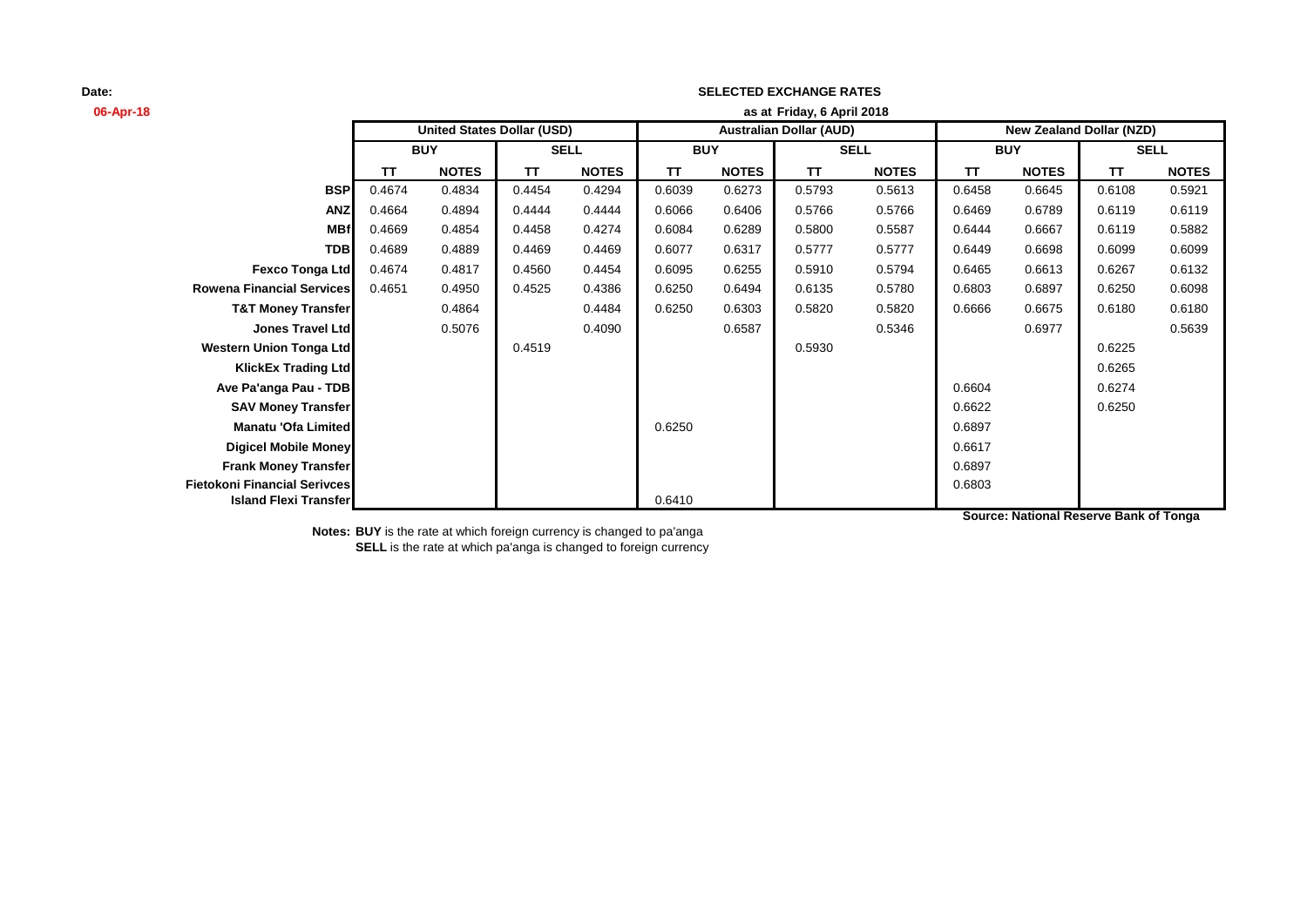## **13-Apr-18 as at TT NOTES TT NOTES TT NOTES TT NOTES TT NOTES TT NOTES BSP** 0.4699 0.4859 0.4479 0.4319 0.6067 0.6247 0.5767 0.5587 0.6396 0.6583 0.6046 0.5859 **ANZ** 0.4689 0.4919 0.4469 0.4469 0.6056 0.6396 0.5756 0.5756 0.6400 0.6720 0.6050 0.6050 **MBf|** 0.4694 0.4878 | 0.4483 0.4292 | 0.6058 0.6289 | 0.5774 0.5556 | 0.6382 0.6623 | 0.6057 0.5814 **TDB** 0.4714 0.4914 0.4494 0.4494 0.6052 0.6292 0.5752 0.5752 0.6388 0.6637 0.6038 0.6038 **Fexco Tonga Ltd** 0.4699 0.4844 0.4585 0.4479 0.6073 0.6228 0.5888 0.5769 0.6385 0.6548 0.6212 0.6072 **Rowena Financial Services** 0.4651 0.5000 0.4566 0.4425 0.6250 0.6452 0.5917 0.5780 0.6803 0.6849 0.6211 0.6061 **T&T Money Transfer** 0.4889 0.4509 0.6211 0.6277 0.5800 0.5800 0.6666 0.6613 0.6150 0.6150 **MoneyGram - BSP** 0.4839 0.6496 **0.6496** 0.6496 0.6496 0.6496 0.6496 0.6496 0.6496 0.6496 0.6496 0.6496 0.6496 0.6496 **Jones Travel Ltd** 0.5102 0.4113 0.6559 0.5321 0.6912 0.5580 **Western Union Tonga Ltd** 0.4530 0.5881 0.6154 **KlickEx Trading Ltd** 0.6230 **Ave Pa'anga Pau - TDB** 0.6221 **Manatu 'Ofa Limited** 0.6897 **Digicel Mobile Money** 0.6569 **Fietokoni Financial Serivces** 0.6803 **Island Flexi Transfer** 0.6410 **Tonga Post Ltd** 0.4545 **SELL United States Dollar (USD) Australian Dollar (AUD) New Zealand Dollar (NZD) BUY SELL BUY SELL BUY Friday, 13 April 2018**

**SELECTED EXCHANGE RATES**

**Source: National Reserve Bank of Tonga**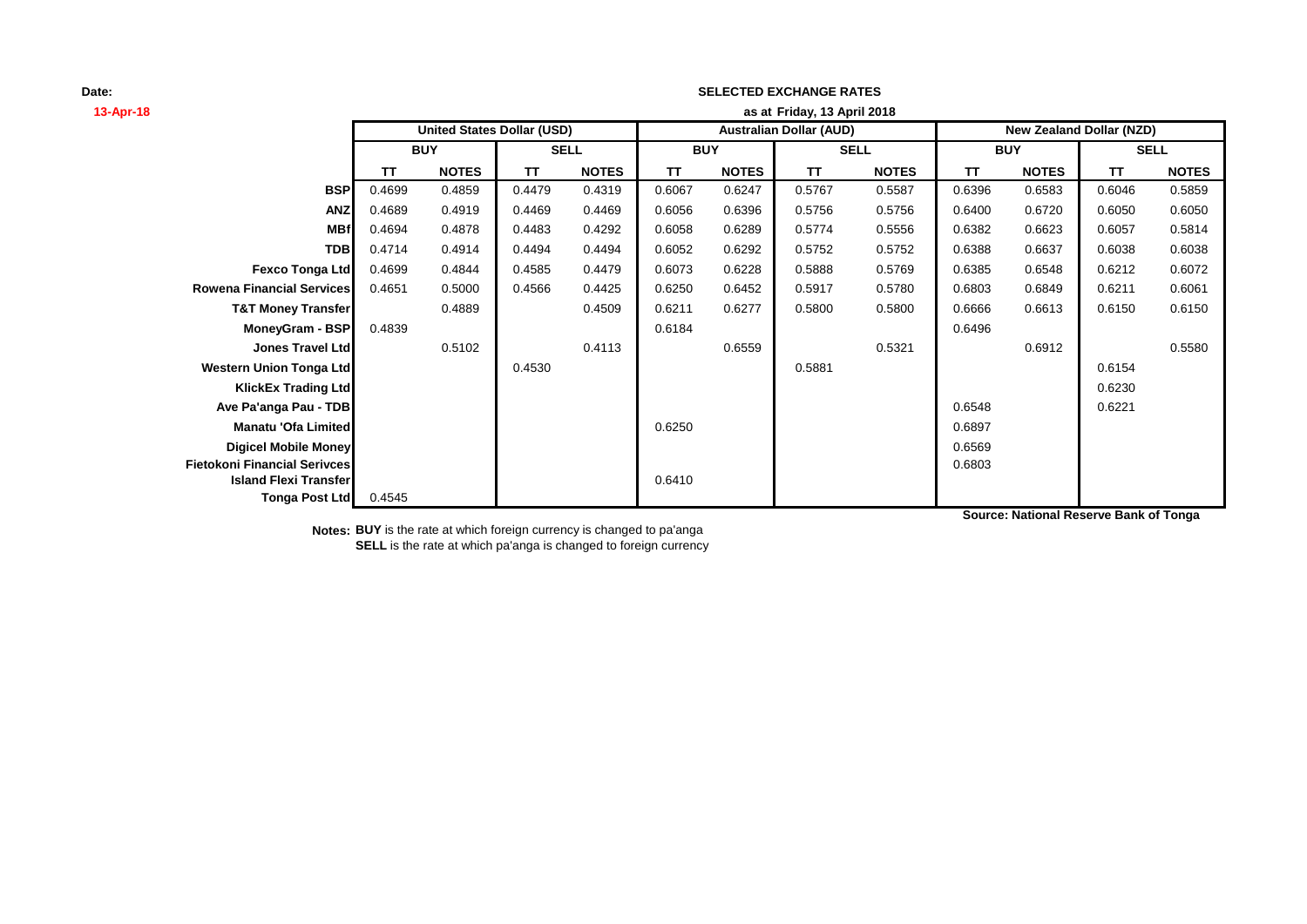# **20-Apr-18 as at TT NOTES TT NOTES TT NOTES TT NOTES TT NOTES TT NOTES BSP** 0.4678 0.4838 0.4458 0.4298 0.6061 0.6241 0.5761 0.5581 0.6462 0.6649 0.6112 0.5925 **ANZ** 0.4668 0.4898 0.4448 0.4448 0.6030 0.6370 0.5730 0.5730 0.6470 0.6790 0.6120 0.6120 **MBf** 0.4673 0.4854 0.4462 0.4274 0.6052 0.6289 0.5768 0.5556 0.6448 0.6667 0.6123 0.5882 **TDB** 0.4693 0.4893 0.4473 0.4473 0.6041 0.6281 0.5741 0.5741 0.6449 0.6698 0.6099 0.6099 **Fexco Tonga Ltd** 0.4678 0.4822 0.4564 0.4458 0.6060 0.6221 0.5881 0.5763 0.6455 0.6617 0.6276 0.6136 **Rowena Financial Services** 0.4762 0.4975 0.4545 0.4405 0.6329 0.6452 0.5917 0.5747 0.6667 0.6897 0.6289 0.6135 **T&T Money Transfer** 0.4868 0.4488 0.6211 0.6271 0.5800 0.5800 0.6622 0.6679 0.6200 0.6200 **MoneyGram - BSP** 0.4837 0.6549 0.6549 0.6549 0.6549 **Jones Travel Ltd** 0.5080 0.4093 0.6553 0.5315 0.6981 0.5643 **Western Union Tonga Ltd** 0.4529 0.5891 0.6228 **KlickEx Trading Ltd** 0.6290 **Ave Pa'anga Pau - TDB** 0.6282 **SAV Money Transfer** 0.6622 0.6250 **Manatu 'Ofa Limited** 0.6897 **Frank Money Transfer** 2.6897 **Fietokoni Financial Serivces** 0.6803 **Island Flexi Transfer Internal Contract Contract Contract Contract Contract Contract Contract Contract Contract Contract Contract Contract Contract Contract Contract Contract Contract Contract Contract Contract Contract SELL United States Dollar (USD) Australian Dollar (AUD) New Zealand Dollar (NZD) BUY SELL BUY SELL BUY Friday, 20 April 2018**

**SELECTED EXCHANGE RATES**

**Source: National Reserve Bank of Tonga**